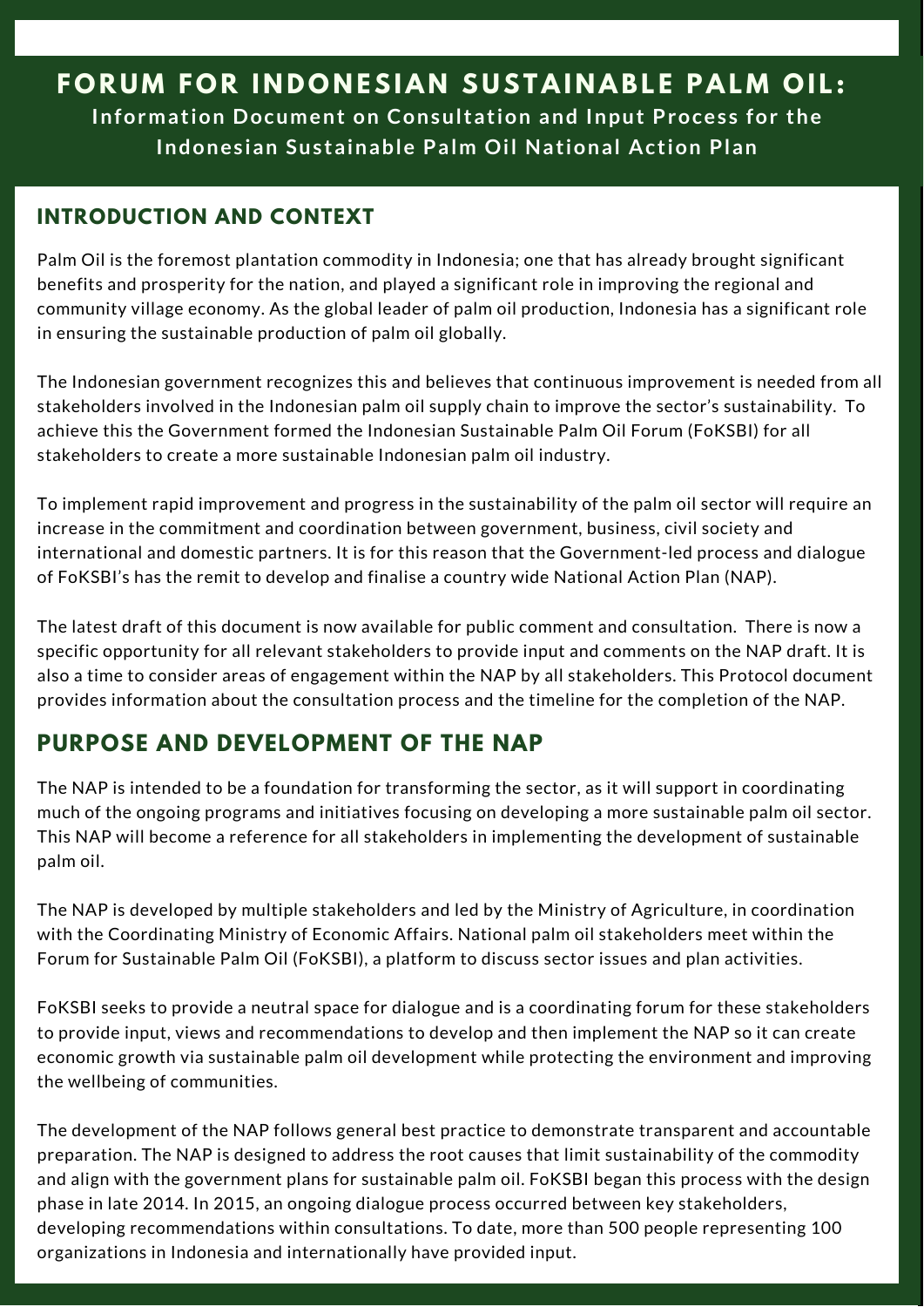The NAP development process has strived to ensure that participation in the consultation process is open to all stakeholders and aims to achieve a balance of interests in the subject matter and in the geographic scope. National, regional and district, and international feedback and commentary has been and will continue to be proactively sought.

#### **SCOPE OF NAP**

The NAP is designed to implement solutions that address the root causes that limit sustainability of palm oil production and align with the government plans for sustainable palm oil. Its focus is on working collaboratively to address the four primary areas of concern that were consistently raised in FoKSBI forums over the past 18 months. These four areas of scope have been developed into four working groups and include: (1) Increasing smallholder capacity; (2) Environmental Monitoring and Management; (3) Governance and Conflict Resolution; and (4) ISPO Implementation and Market Access.

# **PROCESS TO PROVIDE COMMENTS AND INPUTS INTO THE NAP**

The NAP is open for consultation and input from July 14 until September 8, 2017. Stakeholders are invited to read the NAP and provide comments on any aspect of the NAP using the links provided directly in the website at: http://www.foksbi.id for the next eight weeks.

#### **NAP REVISION**

Given the approach to stakeholder engagement in FoKSBI, and in developing the NAP, it will not be possible that all stakeholders will have all their inputs fully captured in the final official version. There are different stakeholders with diverse needs and the process is designed to ensure all stakeholders with an interest have a voice, that breadth of knowledge and experience is considered, that shared understanding is developed, and new relationships are built based on trust and transparency. This process of engagement creates important new collaborative opportunities.

After receiving all comments, FoKSBI shall compile all comments received during the consultation period and prepare a written synopsis of how each input has and hasn't been addressed in the NAP. This document will be publicly available and sent to all parties that submitted comments.

# **TIMELINE FOR FEEDBACK AND NAP FINALIZATION**

After receiving inputs from this provincial and international level consultation phase which concludes September 8, 2017, the next version of the NAP will be created by the Drafting Committee of FoKSBI during September 2017. This version will then be presented on a national plenary consultation in Jakarta for final input. After a final review opportunity, the NAP will be finalized during the final months of 2017 by the Drafting Committee and presented to the Steering Committee to approve.

The Steering Committee shall have at its discretion the final say in the content of the NAP, considering the wider industry and Government development and welfare goals. The extent to which this NAP will become a binding Government's Regulation is continuing under discussion with the Steering Committee and relevant Government officials.

Once the Steering Committee has approved this version, a round of engagement process will occur to secure the commitment from various government's institutions as well as other organizations and companies for the NAP implementation.

This revision stage is expected to take from September to end 2017.